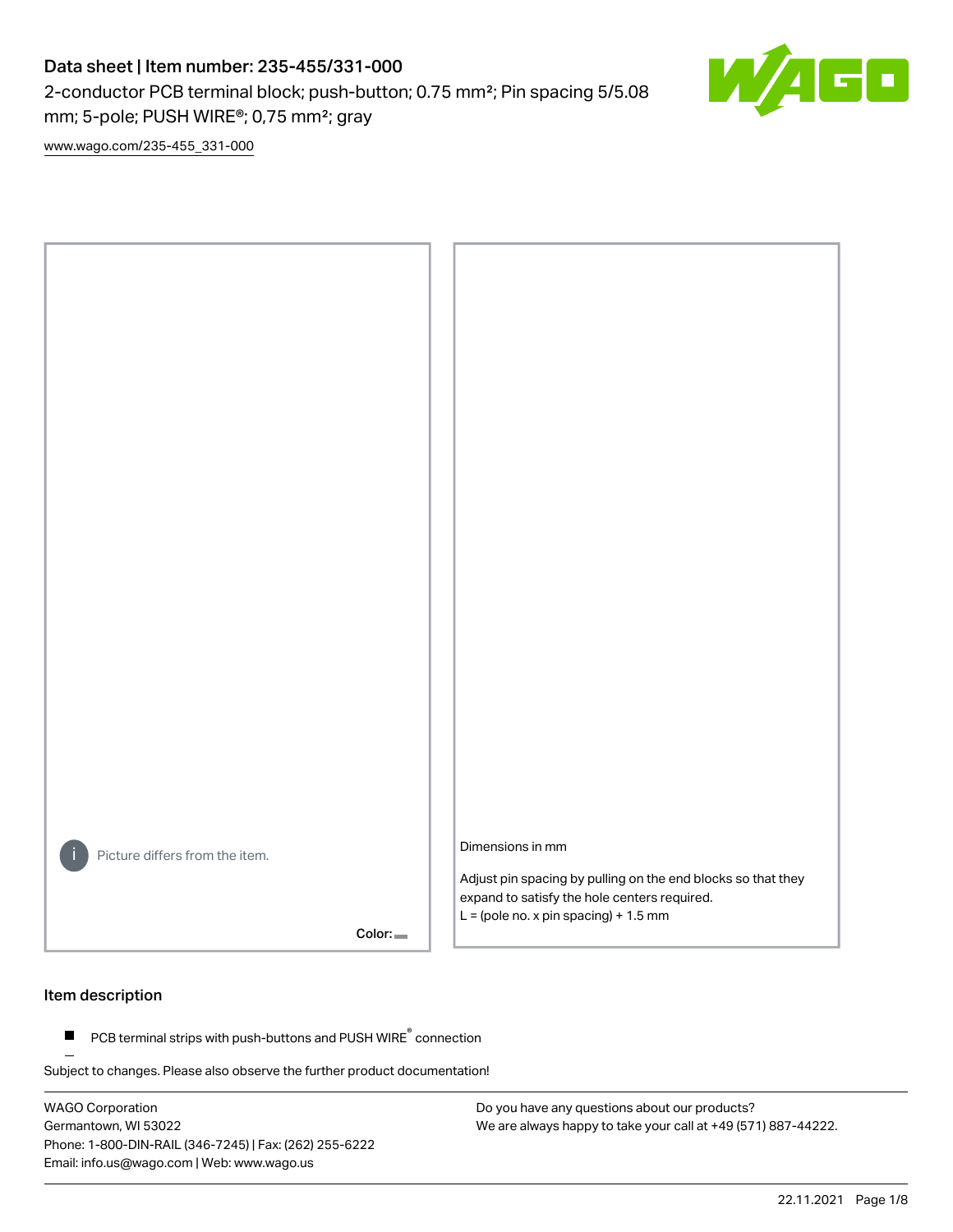

- **Double-wire connection for commoning signals**
- $\blacksquare$ Push-in termination of solid conductors
- Easy conductor removal via push-button  $\blacksquare$
- $\blacksquare$ Set to metric or inch pin spacing by compressing PCB terminal strips or pulling them apart
- $\blacksquare$ Also available with a test slot

#### Data Notes

| Variants: | Other pole numbers<br>Other colors                               |
|-----------|------------------------------------------------------------------|
|           |                                                                  |
|           | Terminal strips with 7.5/7.62 mm and 10/10.16 mm pin spacing     |
|           | Mixed-color PCB connector strips                                 |
|           | Direct marking                                                   |
|           | Other versions (or variants) can be requested from WAGO Sales or |
|           | configured at https://configurator.wago.com/                     |
|           |                                                                  |

## Electrical data

#### IEC Approvals

| Ratings per                 | IEC/EN 60664-1                                                        |
|-----------------------------|-----------------------------------------------------------------------|
| Rated voltage (III / 3)     | 250 V                                                                 |
| Rated surge voltage (III/3) | 4 <sub>k</sub> V                                                      |
| Rated voltage (III/2)       | 320 V                                                                 |
| Rated surge voltage (III/2) | 4 <sub>k</sub> V                                                      |
| Nominal voltage (II/2)      | 630 V                                                                 |
| Rated surge voltage (II/2)  | 4 <sub>k</sub> V                                                      |
| Rated current               | 10A                                                                   |
| Legend (ratings)            | $(III / 2)$ $\triangle$ Overvoltage category III / Pollution degree 2 |

#### UL Approvals

| Approvals per                  | UL 1059 |
|--------------------------------|---------|
| Rated voltage UL (Use Group B) | 300 V   |
| Rated current UL (Use Group B) | 10 A    |
| Rated voltage UL (Use Group D) | 300 V   |
| Rated current UL (Use Group D) | 10 A    |

#### CSA Approvals

Approvals per CSA

Subject to changes. Please also observe the further product documentation!

| WAGO Corporation                                       | Do you have any questions about our products?                 |
|--------------------------------------------------------|---------------------------------------------------------------|
| Germantown, WI 53022                                   | We are always happy to take your call at +49 (571) 887-44222. |
| Phone: 1-800-DIN-RAIL (346-7245)   Fax: (262) 255-6222 |                                                               |
| Email: info.us@wago.com   Web: www.wago.us             |                                                               |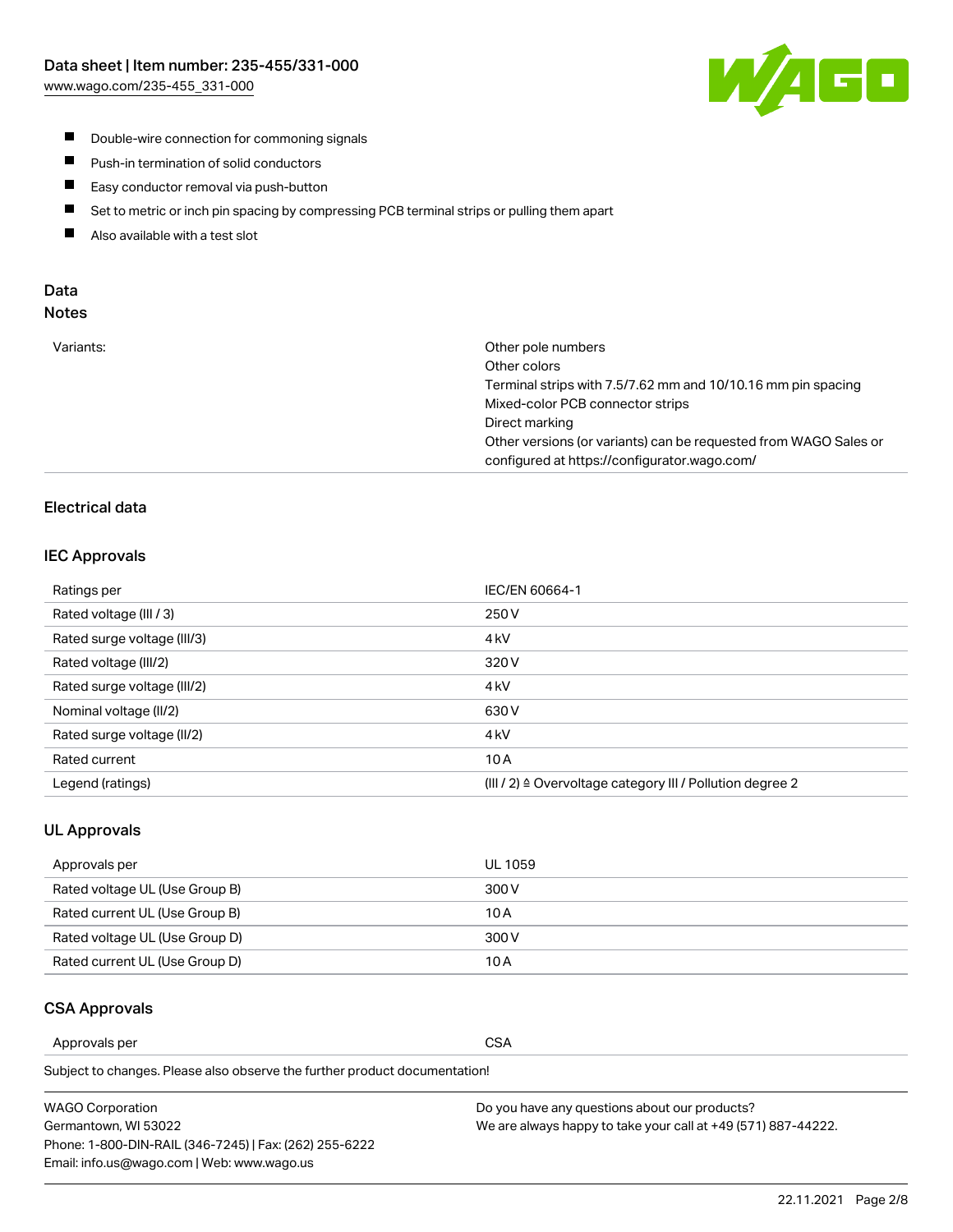[www.wago.com/235-455\\_331-000](http://www.wago.com/235-455_331-000)



| Rated voltage CSA (Use Group B) | 300 V |
|---------------------------------|-------|
| Rated current CSA (Use Group B) |       |

## Connection data

| Total number of connection points | 10 |
|-----------------------------------|----|
| Total number of potentials        |    |
| Number of connection types        |    |
| Number of levels                  |    |

## Connection 1

| Connection technology                 | PUSH WIRE <sup>®</sup>                 |
|---------------------------------------|----------------------------------------|
| Actuation type                        | Push-button                            |
| Solid conductor                       | $0.20.75$ mm <sup>2</sup> / 24  18 AWG |
| Strip length                          | $910$ mm / 0.35  0.39 inch             |
| Conductor connection direction to PCB | 0°                                     |
| Number of poles                       | ხ                                      |

#### Physical data

| Pin spacing                          | 5/5.08 mm / 0.197/0.2 inch |
|--------------------------------------|----------------------------|
| Width                                | 26.5 mm / 1.043 inch       |
| Height                               | 19.1 mm / 0.752 inch       |
| Height from the surface              | 15.5 mm / 0.61 inch        |
| Depth                                | 12.5 mm / 0.492 inch       |
| Solder pin length                    | 3.6 <sub>mm</sub>          |
| Solder pin dimensions                | $0.8 \times 0.4$ mm        |
| Drilled hole diameter with tolerance | $(1+0.1)$ mm               |

## PCB contact

| <b>PCB Contact</b>                  | тнт                                      |
|-------------------------------------|------------------------------------------|
| Solder pin arrangement              | over the entire terminal strip (in-line) |
| Number of solder pins per potential |                                          |

## Material data

| Color          | gray |
|----------------|------|
| Material group |      |

Subject to changes. Please also observe the further product documentation!

| <b>WAGO Corporation</b>                                | Do you have any questions about our products?                 |
|--------------------------------------------------------|---------------------------------------------------------------|
| Germantown, WI 53022                                   | We are always happy to take your call at +49 (571) 887-44222. |
| Phone: 1-800-DIN-RAIL (346-7245)   Fax: (262) 255-6222 |                                                               |
| Email: info.us@wago.com   Web: www.wago.us             |                                                               |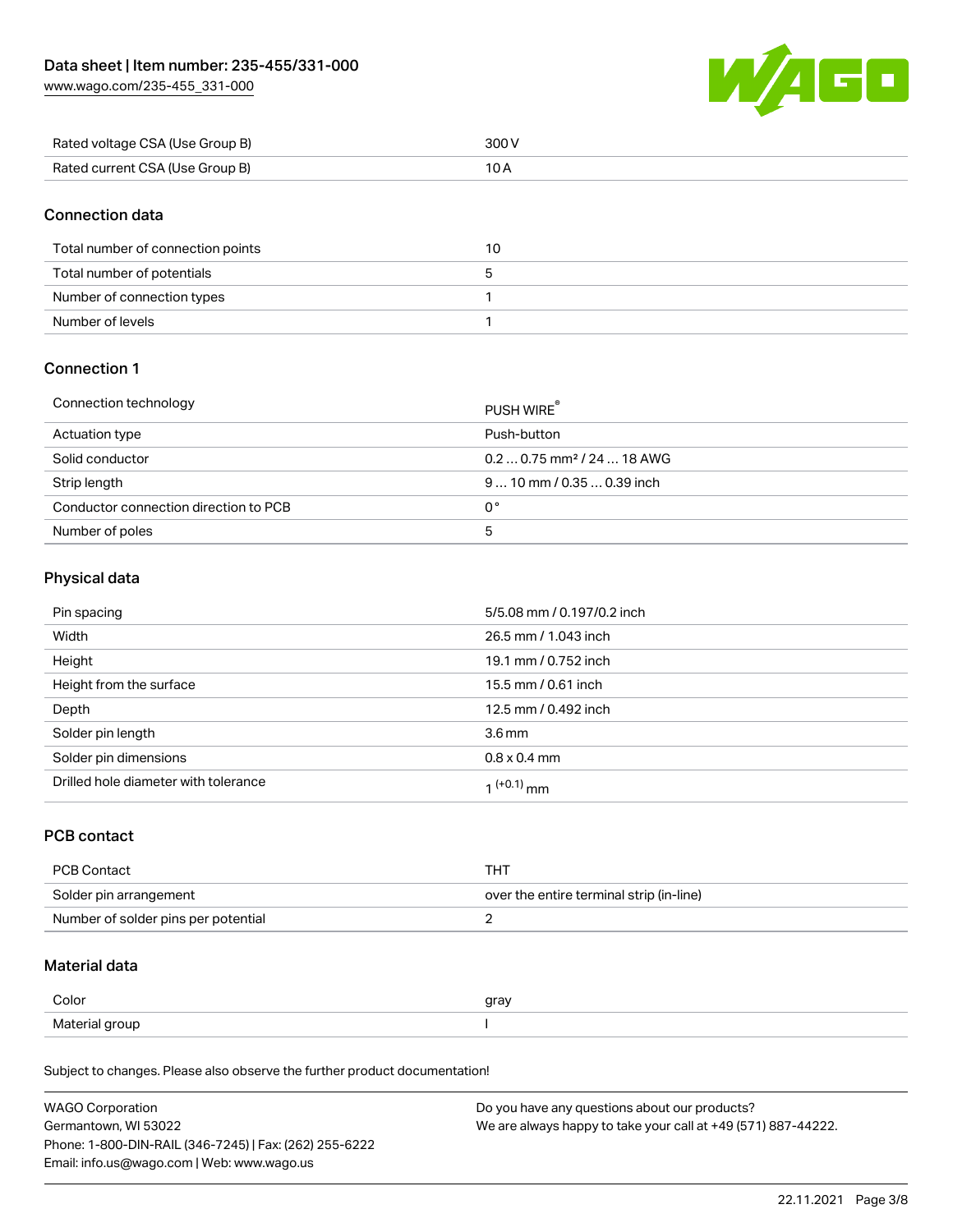[www.wago.com/235-455\\_331-000](http://www.wago.com/235-455_331-000)



| Limit temperature range           | $-60+105 °C$                          |
|-----------------------------------|---------------------------------------|
| <b>Environmental requirements</b> |                                       |
| Weight                            | 3.9 <sub>g</sub>                      |
| Fire load                         | 0.074 MJ                              |
| Contact plating                   | tin-plated                            |
| Contact material                  | Electrolytic copper $(E_{\text{Cl}})$ |
| Clamping spring material          | Chrome nickel spring steel (CrNi)     |
| Flammability class per UL94       | V <sub>0</sub>                        |
| Insulation material               | Polyamide (PA66)                      |

## Commercial data

| Product Group         | 4 (Printed Circuit) |
|-----------------------|---------------------|
| PU (SPU)              | 180 (45) Stück      |
| Packaging type        | box                 |
| Country of origin     | <b>CN</b>           |
| <b>GTIN</b>           | 4044918656092       |
| Customs tariff number | 85369010000         |

## Approvals / Certificates

#### Country specific Approvals

| Logo | Approval                                      | <b>Additional Approval Text</b> | Certificate<br>name       |
|------|-----------------------------------------------|---------------------------------|---------------------------|
|      | <b>CCA</b><br>DEKRA Certification B.V.        | EN 60947                        | NTR NL-<br>7144           |
|      | <b>CCA</b><br><b>DEKRA Certification B.V.</b> | EN 60998                        | NTR <sub>NL</sub><br>6919 |
|      | <b>CCA</b><br>DEKRA Certification B.V.        | EN 60947-7-4                    | NTR NL-<br>7774           |
|      | <b>CSA</b><br>DEKRA Certification B.V.        | C22.2                           | 1673956                   |

Subject to changes. Please also observe the further product documentation!

| <b>WAGO Corporation</b>                                | Do you have any questions about our products?                 |
|--------------------------------------------------------|---------------------------------------------------------------|
| Germantown, WI 53022                                   | We are always happy to take your call at +49 (571) 887-44222. |
| Phone: 1-800-DIN-RAIL (346-7245)   Fax: (262) 255-6222 |                                                               |
| Email: info.us@wago.com   Web: www.wago.us             |                                                               |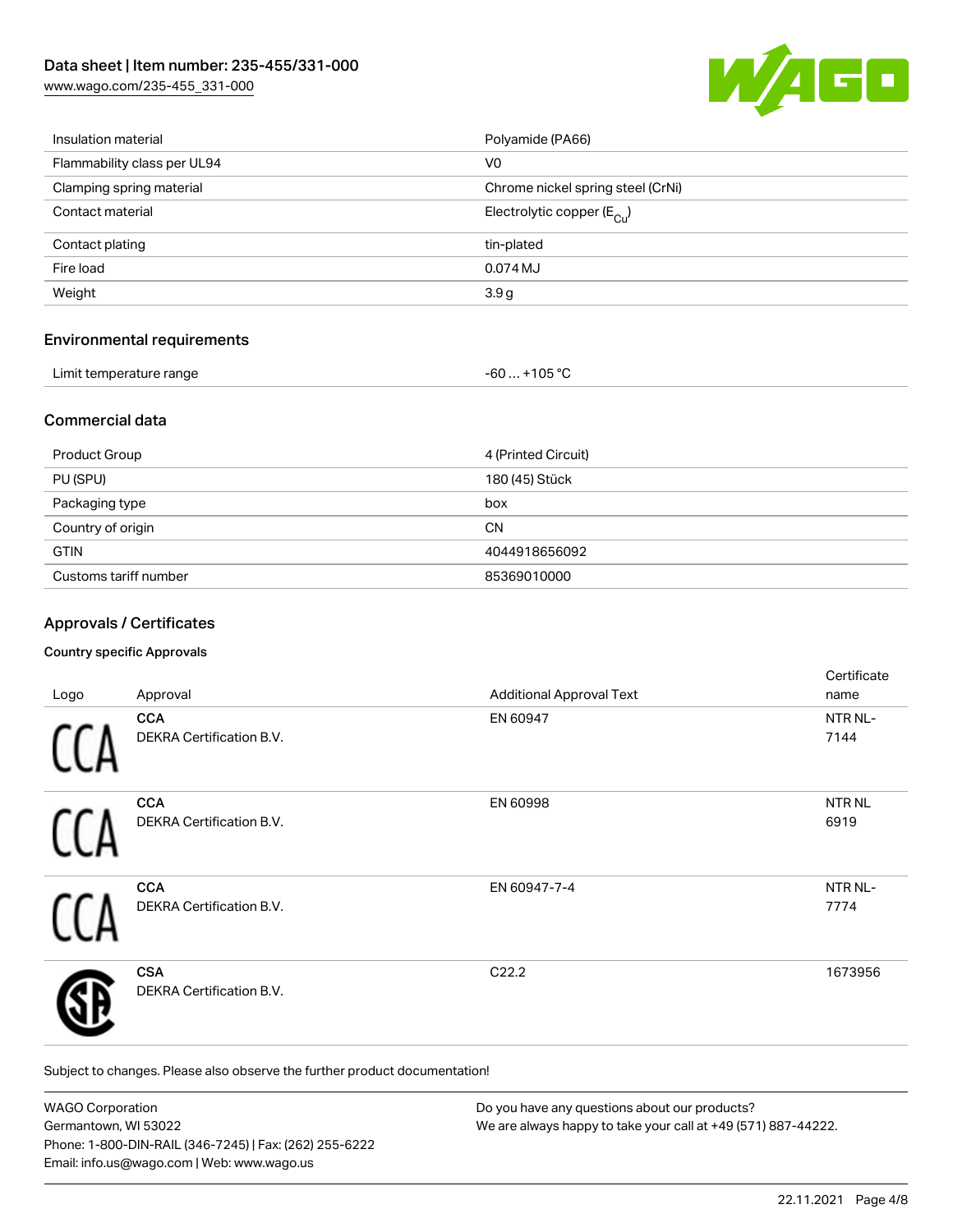

| KEMA                | <b>KEMA/KEUR</b><br>DEKRA Certification B.V.        | EN 60947                        | 2160584.38               |
|---------------------|-----------------------------------------------------|---------------------------------|--------------------------|
|                     | <b>VDE</b><br>VDE Prüf- und Zertifizierungsinstitut | EN 60947                        | 40029328                 |
| Ship Approvals      |                                                     |                                 |                          |
|                     |                                                     |                                 | Certificate              |
| Logo                | Approval                                            | <b>Additional Approval Text</b> | name                     |
| ABS                 | <b>ABS</b>                                          | ۰                               | $19 -$                   |
|                     | American Bureau of Shipping                         |                                 | HG1869876-<br><b>PDA</b> |
| <b>UL-Approvals</b> |                                                     |                                 |                          |
|                     |                                                     |                                 | Certificate              |

| Logo     | Approval                            | <b>Additional Approval Text</b> | - - - - - - -<br>name |
|----------|-------------------------------------|---------------------------------|-----------------------|
| L<br>. . | UL<br>UL International Germany GmbH | $\overline{\phantom{0}}$        | E45172                |

## Optional accessories

| <b>Ferrules</b><br>Ferrule |                                                                                                                                                                                   |                      |
|----------------------------|-----------------------------------------------------------------------------------------------------------------------------------------------------------------------------------|----------------------|
|                            | Item no.: 216-101<br>Ferrule; Sleeve for 0.5 mm <sup>2</sup> / AWG 22; uninsulated; electro-tin plated; silver-colored                                                            | www.wago.com/216-101 |
|                            | Item no.: 216-132<br>Ferrule; Sleeve for 0.34 mm <sup>2</sup> / AWG 24; uninsulated; electro-tin plated                                                                           | www.wago.com/216-132 |
|                            | Item no.: 216-121<br>Ferrule; Sleeve for 0.5 mm <sup>2</sup> / AWG 22; uninsulated; electro-tin plated; silver-colored                                                            | www.wago.com/216-121 |
|                            | Item no.: 216-131<br>Ferrule; Sleeve for 0.25 mm <sup>2</sup> / AWG 24; uninsulated; electro-tin plated; silver-colored                                                           | www.wago.com/216-131 |
|                            | Item no.: 216-141<br>Ferrule; Sleeve for 0.5 mm <sup>2</sup> / 20 AWG; uninsulated; electro-tin plated; electrolytic copper; gastight<br>crimped; acc. to DIN 46228, Part 1/08.92 | www.wago.com/216-141 |
|                            | Item no.: 216-152<br>Ferrule; Sleeve for 0.34 mm <sup>2</sup> / AWG 24; uninsulated; electro-tin plated                                                                           | www.wago.com/216-152 |

WAGO Corporation Germantown, WI 53022 Phone: 1-800-DIN-RAIL (346-7245) | Fax: (262) 255-6222 Email: info.us@wago.com | Web: www.wago.us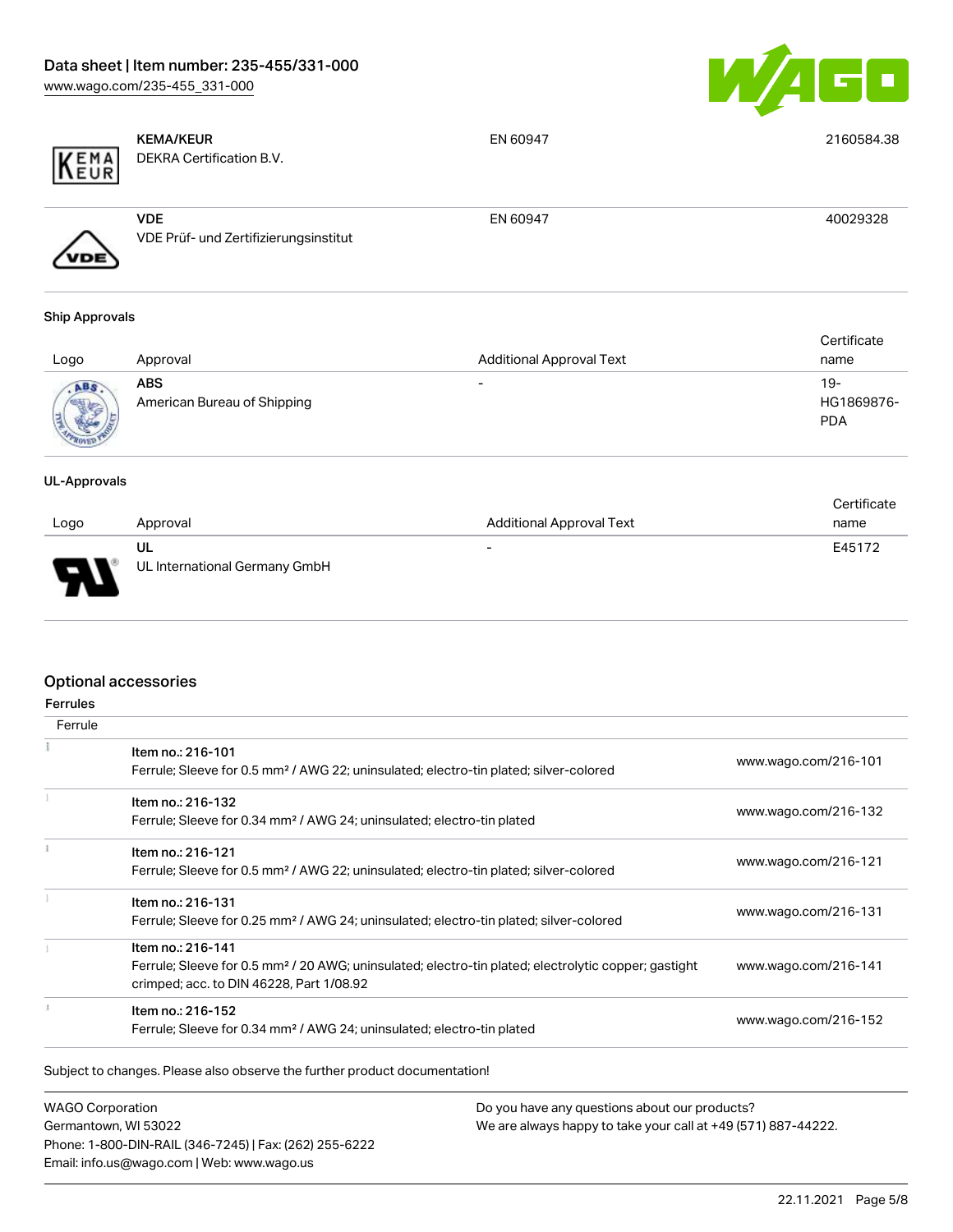## Data sheet | Item number: 235-455/331-000

[www.wago.com/235-455\\_331-000](http://www.wago.com/235-455_331-000)



| Item no.: 216-151                                                                                              | www.wago.com/216-151 |
|----------------------------------------------------------------------------------------------------------------|----------------------|
| Ferrule; Sleeve for 0.25 mm <sup>2</sup> / AWG 24; uninsulated; electro-tin plated                             |                      |
| Item no.: 216-201                                                                                              |                      |
| Ferrule; Sleeve for 0.5 mm <sup>2</sup> / 20 AWG; insulated; electro-tin plated; white                         | www.wago.com/216-201 |
| Item no.: 216-241                                                                                              |                      |
| Ferrule; Sleeve for 0.5 mm <sup>2</sup> / 20 AWG; insulated; electro-tin plated; electrolytic copper; gastight | www.wago.com/216-241 |
| crimped; acc. to DIN 46228, Part 4/09.90; white                                                                |                      |
| Item no.: 216-221                                                                                              |                      |
| Ferrule; Sleeve for 0.5 mm <sup>2</sup> / 20 AWG; insulated; electro-tin plated; white                         | www.wago.com/216-221 |
| Item no.: 216-301                                                                                              |                      |
| Ferrule; Sleeve for 0.25 mm <sup>2</sup> / AWG 24; insulated; electro-tin plated; yellow                       | www.wago.com/216-301 |
| Item no.: 216-321                                                                                              |                      |
| Ferrule; Sleeve for 0.25 mm <sup>2</sup> / AWG 24; insulated; electro-tin plated; yellow                       | www.wago.com/216-321 |
| Item no.: 216-322                                                                                              |                      |
| Ferrule; Sleeve for 0.34 mm <sup>2</sup> / 22 AWG; insulated; electro-tin plated; green                        | www.wago.com/216-322 |
| Item no.: 216-302                                                                                              |                      |
| Ferrule; Sleeve for 0.34 mm <sup>2</sup> / 22 AWG; insulated; electro-tin plated; light turquoise              | www.wago.com/216-302 |

## Downloads

Documentation

| <b>Additional Information</b> |            |               |          |
|-------------------------------|------------|---------------|----------|
| Technical explanations        | 2019 Apr 3 | pdf<br>2.0 MB | Download |
|                               |            |               |          |

#### CAD files

| <b>CAD</b> data                   |     |          |
|-----------------------------------|-----|----------|
| 2D/3D Models 235-455/331-000      | URL | Download |
| <b>CAE data</b>                   |     |          |
| EPLAN Data Portal 235-455/331-000 | URL | Download |
| ZUKEN Portal 235-455/331-000      | URL | Download |
| EPLAN Data Portal 235-455/331-000 | URL | Download |

#### PCB Design

Symbol and Footprint 235-455/331-000

Subject to changes. Please also observe the further product documentation!

WAGO Corporation Germantown, WI 53022 Phone: 1-800-DIN-RAIL (346-7245) | Fax: (262) 255-6222 Email: info.us@wago.com | Web: www.wago.us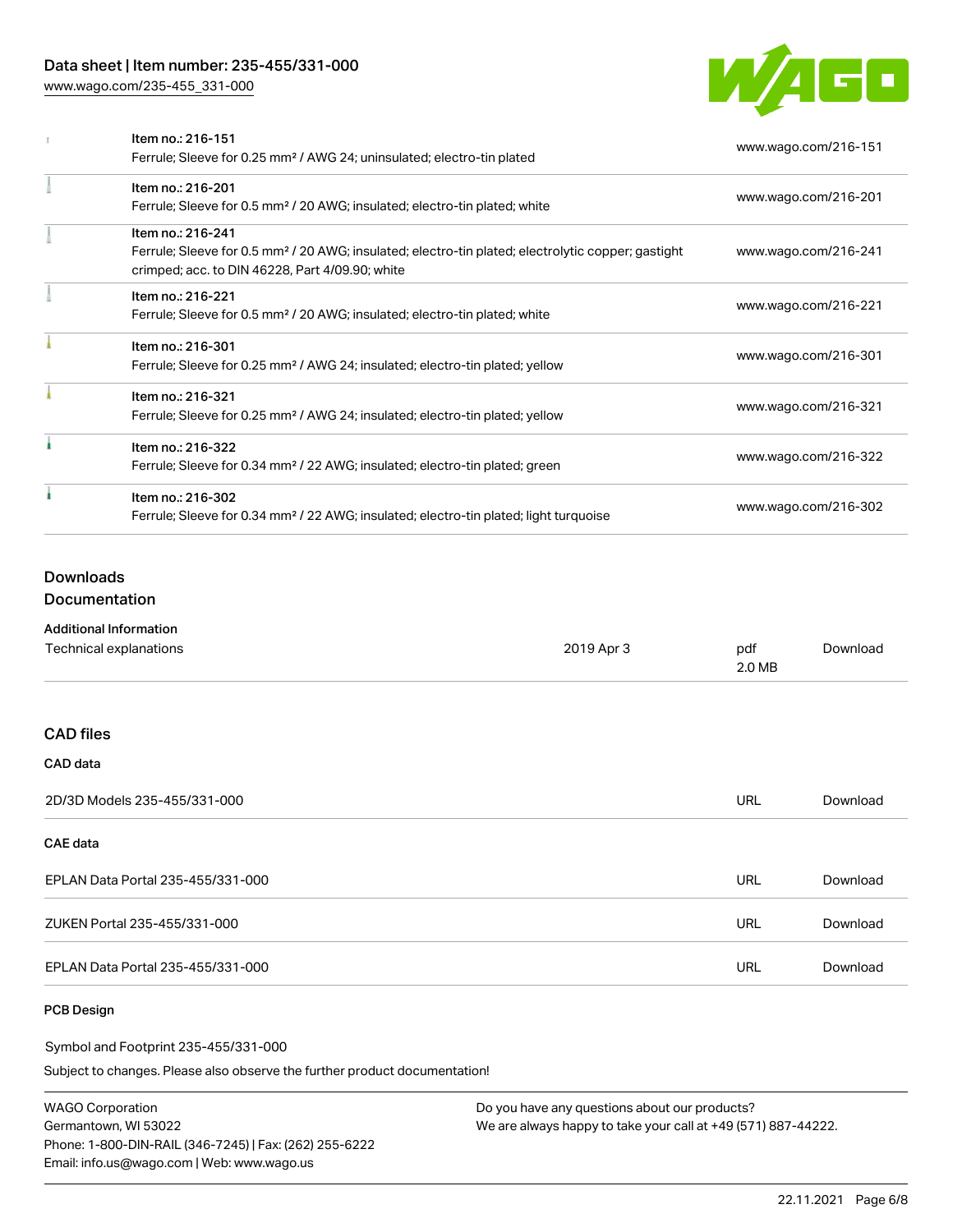

URL [Download](https://www.wago.com/global/d/UltraLibrarian_URLS_235-455_331-000)

CAx data for your PCB design, consisting of "schematic symbols and PCB footprints", allow easy integration of the WAGO component into your development environment.

#### Supported formats:

- $\blacksquare$ Accel EDA 14 & 15
- $\blacksquare$ Altium 6 to current version
- П Cadence Allegro
- $\blacksquare$ **DesignSpark**
- $\blacksquare$ Eagle Libraries
- $\blacksquare$ KiCad
- $\blacksquare$ Mentor Graphics BoardStation
- $\blacksquare$ Mentor Graphics Design Architect
- $\blacksquare$ Mentor Graphics Design Expedition 99 and 2000
- $\blacksquare$ OrCAD 9.X PCB and Capture
- П PADS PowerPCB 3, 3.5, 4.X, and 5.X
- $\blacksquare$ PADS PowerPCB and PowerLogic 3.0
- $\blacksquare$ PCAD 2000, 2001, 2002, 2004, and 2006
- $\blacksquare$ Pulsonix 8.5 or newer
- $\blacksquare$ STL
- $\blacksquare$ 3D STEP
- $\blacksquare$ TARGET 3001!
- П View Logic ViewDraw
- $\blacksquare$ Quadcept
- $\blacksquare$ Zuken CadStar 3 and 4
- П Zuken CR-5000 and CR-8000

PCB Component Libraries (EDA), PCB CAD Library Ultra Librarian

#### Environmental Product Compliance

#### Compliance Search

| Environmental Product Compliance 235-455/331-000                                              | URL | Download |
|-----------------------------------------------------------------------------------------------|-----|----------|
| 2-conductor PCB terminal block; push-button; 0.75 mm <sup>2</sup> ; Pin spacing 5/5.08 mm; 5- |     |          |
| pole; PUSH WIRE®; 0,75 mm <sup>2</sup> ; gray                                                 |     |          |

#### Installation Notes

#### Installation

Subject to changes. Please also observe the further product documentation!

WAGO Corporation Germantown, WI 53022 Phone: 1-800-DIN-RAIL (346-7245) | Fax: (262) 255-6222 Email: info.us@wago.com | Web: www.wago.us